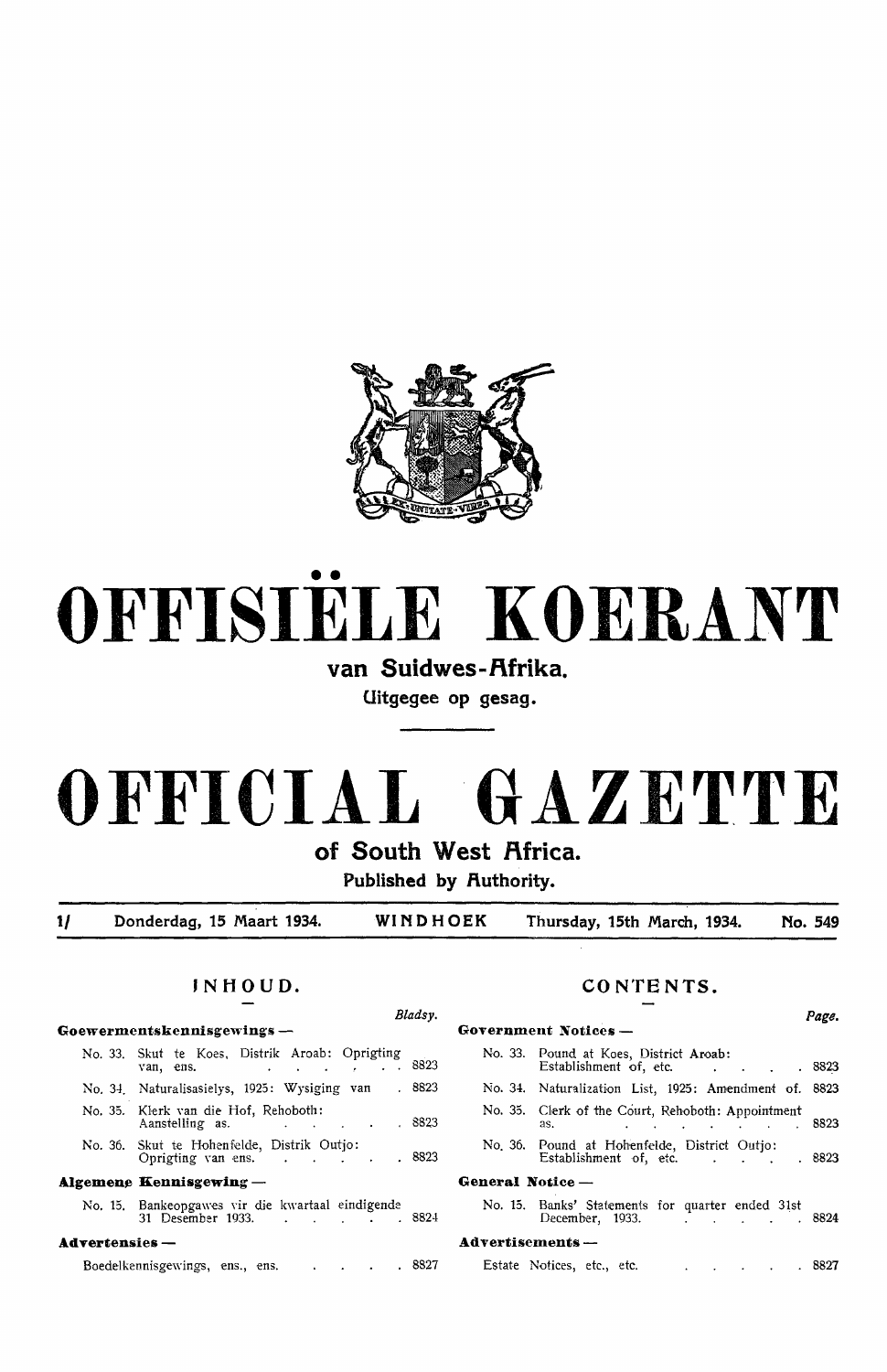# **Ooewermentskennisgewings.**

Die volgende Ooewermentskennisgewings word vir al**gemene** informasie gepubliseer.

> F. P. COURTNEY CLARKE, *Waamem. Sekretaris vir Suidwes-Afrika.*

Kantoor van die Administrateur. Windhoek.

#### SKUT TE KOES, DISTRIK AROAB:

#### OPRIOTING VAN, ENS.

Dit het die Administrateur behaag om, ooreenkomstig<br>artikel *twee* van Proklamasie No. 5 van 1917, die oprigting<br>van 'n skut te Koes in die distrik Aroab, en die benoeming<br>van Mnr. PAUL KUELEWIND as Skutmeester daarvan, me ingang vanaf 15 Maart 1934, goed te keur.

#### NATURALISASIE.

Daar die Administrateur oortuig is dat die ondergenoemde persone per abuis uitgelaat is uit die lys, gepubliseer in Goewermentskennisgewing No. 114 van 31 Augustus 1925,<br>van onderdane van die gewese vyandelike moonthede wat as<br>Britse onderdane genaturaliseer is volgens die voorsienings van<br>subartikel (1) van artikel *twee* van "De Zuidw Naturalisatie van Vreemdelingen Wet 1924" (Wet No. 30<br>van 1924), het dit hom behaag om, op grond van en kragtens<br>die bevoegdhede hom verleen deur subartikel (3) van artikel<br>tikel *twee* van die genoemde Wet, die voormelde

HINZ, Hermann Heinrich Martin John (52), Windhoek. **. HINZ,** Martin Franz (39 ), Windhoek.

No. 35.] [ 9 Maart 1934. No. 35.] [ 9th March, 1934.

Die volgende aanstelling as Klerk van die Hof is goed-gekeur:

REHOBOTH: SIDNEY RONALD BASSINGTHWAIGHTE ingaande vanaf 9 Februarie 1934 in die plek van Mnr. J. W. D. MeisenhoH wat op verlof is.

No. 36.] [ 12 Maart 1934.

#### SKUT TE HOHENFELDE, DISTRIK OUT JO.

#### OPRIGTING VAN, ENS.

Dit het die Administrateur behaag om, ooreenkomstig artikel *twlee* van Proklamasie No. 5 van 1917, die oprigting:<br>van 'n skut te Hohenfelde, in die distrik Outjo, en die aan-<br>stelling van Mmr. CORNELIS AVIS as skutmeester daarvan, met ingang vanaf 15 Maart 1934, goed te keur.

**Government Notices.** 

The following Government Notices are published for **general** information.

F. P. COURTNEY CLARKE,

*Acting Secretary for South W est Africa.*  Administrator's Office,

Windhoek,

No. 33.] [5 Magnet 1934. No. 33.] [5th March, 1934.

#### POUND AT KOES, DISTRICT AROAB:

ESTABLISHMENT OF, ETC.

The Administrator has been pleased, in terms of section *two* of Proclamation No. 5 of 1917, to authorise the establish- m'ent of a Pound at Koes in the district of Aroab, and the appointment of PAUL KUELEWIND, Esq., as Poundmaster thereof, with effect from the 15th March, 1934.

No. 34.] [7th March, 1934. [7th March, 1934.]

#### NATURALIZATION.

The Administrator, being satisfied that the undermentioned persons have owing to an error been excluded from the list published under Government Notice No. 114 of the<br>31st August, 1925, of subjects of the late enemy powers who have become naturalized as British' subjects in terms of the provisions of sub-section (1) of Section *two* of the South West Africa Naturalization of Aliens Act, 1924 (Act No. 30 of 1924), has been pleased under and by virtue of the powers vested in him by sub-section (3) of section two of the said Act, to amend the said list which is hereby accordingly amended, by the inclusion therein of the names of the following persons:

HINZ, Hermann Heinrich Martin John (52), Windhoek.

HINZ, Martin Franz (39), Windhoek.

The following appointment as Clerk of the Court has been approved:-

REHOBOTH: SIDNEY RONALD BASSINGTHWAIGHTE<br>with effect from the 9th February, 1934, vice Mr. J. W. D. Meisenholl on leave.

#### No. 36.] [ 12th March, 1934.

#### POUND AT HOHENFELDE, DISTRICT OUT JO:

#### ESTABLISHMENT OF, ETC.

The Administrator has been pleased, in terms of section *two* of Proclamation No. 5 of 1917, to authorise the establish-<br>ment of a Pound at Hohenfelde in the district of Outjo, and the appointment of CORNELIS AVIS, Esq., as Poundmaster thereof, with effect from the 15th March, 1934.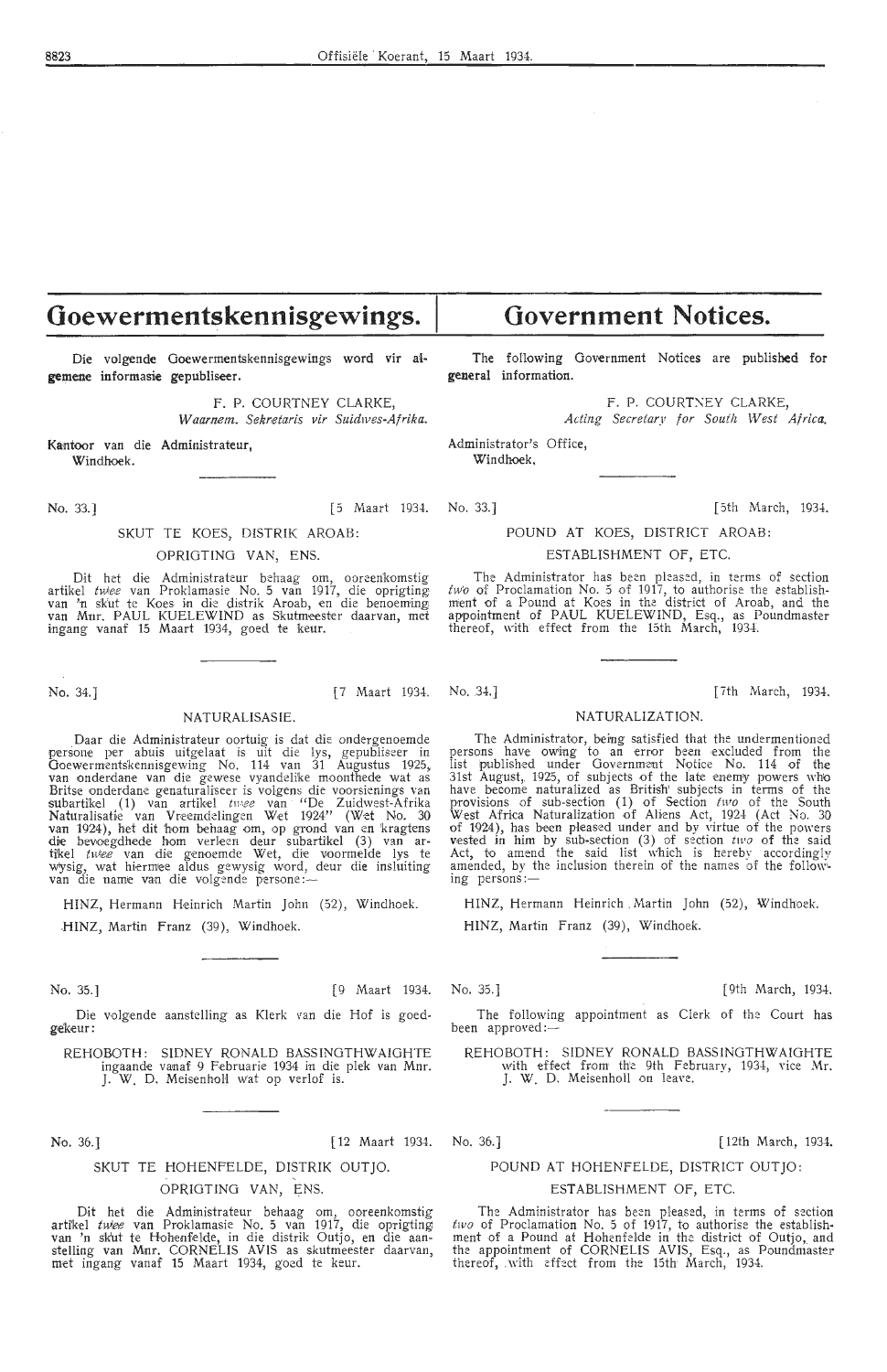# Algemene Kennisgewing. | General Notice.

(No. 15 van/of 1934.)

BANKEOPGAWES VIR KWARTAAL EINDIGENDE 31 DESEMBER 1933, OOREENKOMSTlG ARTIKEL *AGT* VAN PROKLAMASIE NO. 29 VAN 1930. (DIE BANKEPROKLAMASIE 1930.)

BANKS' STATEMENT FOR QUARTER ENDED 31ST DECEMBER, 1933, IN TERMS OF SECTION *EIGHT* OF PROCLAMATION NO. 29 OF 1930. (THE BANKS' PROCLAMATION, 1930.)

> DIE STANDERD BANK VAN SUID-AFRIKA, BEPERK, waarby die "African Banking Corporation, Limited" ingelyf is.

Opgawe van Laste en Bate van die Standerd Bank van Suid-Afrika Beperk, op die 31ste dag van Desember 1933, ooreen- . komstig die Bankeproklamasie 1930.

THE STANDARD BANK OF SOUTH AFRICA, LIMITED.

(With which is incorporated the African Banking Corporation Limited.)

Statement of Liabilities and Assets of the . Standard Bank of South Africa, Limited, on the 31st day of December, 1933, prepared in accordannce with the "Banks' Proclamation, 1930".

LASTE.

LIABILITIES.

|                                                                                                                             | In S.W.Africa.<br>(UnieMunt.) |            |                | Binne S.W.Afrika.<br>(Union Currency.) | Buite S.W. Afrika.<br>Outside S.W. Africa.<br>(UnieMunt.)<br>(Union Currency.) |   | Totaal.<br>Total.<br>(UnieMunt.)<br>(Union Currency.) |                |
|-----------------------------------------------------------------------------------------------------------------------------|-------------------------------|------------|----------------|----------------------------------------|--------------------------------------------------------------------------------|---|-------------------------------------------------------|----------------|
| Britse Sterlg.<br>Getekende Kapitaal<br>. (British Sterling £10,000,000)<br>To Subscribed Capital<br>$\ddot{\phantom{0}}$   |                               |            |                |                                        |                                                                                |   |                                                       |                |
| Opbetaalde Kapitaal<br>" Paid-up Capital.<br>$\cdot$                                                                        |                               |            |                |                                        | 2,500,000 0 0                                                                  |   | 2,500,000 0 0                                         |                |
| Reserwefonds<br>Reserve Fund.<br>$\cdot$                                                                                    |                               |            |                |                                        | 2,500,000 0 0                                                                  |   | 2,500,000 0 0                                         |                |
| Note in Omloop<br>" Notes in Circulation.                                                                                   | 65,753 0 0                    |            |                |                                        | 377,011 10 0                                                                   |   | 442,764 10 0                                          |                |
| Regeringsdepositos:-<br>" Government Deposits:-                                                                             |                               |            |                |                                        |                                                                                |   |                                                       |                |
| Administrasie van Suidwes-Afrika<br>(a) Administration of S.W.A<br>$\sim$                                                   | 33,239 8 7                    |            |                |                                        |                                                                                |   | 33,239 8 7                                            |                |
| Ander Goewermente<br>(b) Other Governments<br>$\sim 10^{-11}$                                                               |                               |            |                |                                        | 77,741 13 8                                                                    |   | 77,741 13 8                                           |                |
| Spaarbank-depositos<br>" Savings Bank Deposits.                                                                             | 47, 174 14 2                  |            |                |                                        | 1,735,797 13 10                                                                |   | 1,782,972 8 0                                         |                |
| Ander depositos:-<br>" Other Deposits:-                                                                                     |                               |            |                |                                        |                                                                                |   |                                                       |                |
| Betaalbaar na kennisgewing of op 'n bepaalde dag<br>(a) Payable after notice or on a fixed day.<br>$\overline{\phantom{a}}$ | 27,243 11 4                   |            |                |                                        | 18,330,327 9 5                                                                 |   | $18,357,571$ 0 9                                      |                |
| Betaalbaar op aanvraag<br>$(b)$ Payable on demand $\cdot$ $\cdot$ $\cdot$ $\cdot$                                           | 194,742 16 8                  |            |                |                                        | 34,430,788 8                                                                   | 5 | 34,625,531                                            | 5 <sub>1</sub> |
| Balanse verskuldig aan ander banke<br>" Balances due to other Banks.<br>$\mathbf{r}$<br><b>All Contracts</b><br>$\cdot$     |                               |            |                |                                        | 88,948 19 2                                                                    |   | 88,948 19 2                                           |                |
| Balanse verskuldig aan hoofkantoor en takke<br>" Balances due to Flead Office and Branches.<br>$\mathbf{r}$                 | $17,450$ 4 6                  |            |                |                                        |                                                                                |   | 17,450                                                | $4\quad 6$     |
| Wisselbriewe betaalbaar<br>" Bills Payable<br>$\cdot$ $\cdot$ $\cdot$ $\cdot$ $\cdot$                                       |                               | $\pm$      | 2 <sub>9</sub> |                                        | 576,848 4 8                                                                    |   | 576,852 7 5                                           |                |
| Verpligtings ander as die voorafgaande<br>" Liabilities other than the foregoing                                            |                               | 32,815 9 7 |                |                                        | $6,226,745$ 0 6                                                                |   | 6,259,560 10 1                                        |                |
|                                                                                                                             | £418,423 7 7                  |            |                |                                        | 66,844,208 19 8                                                                |   | 67, 262, 632 7 3                                      |                |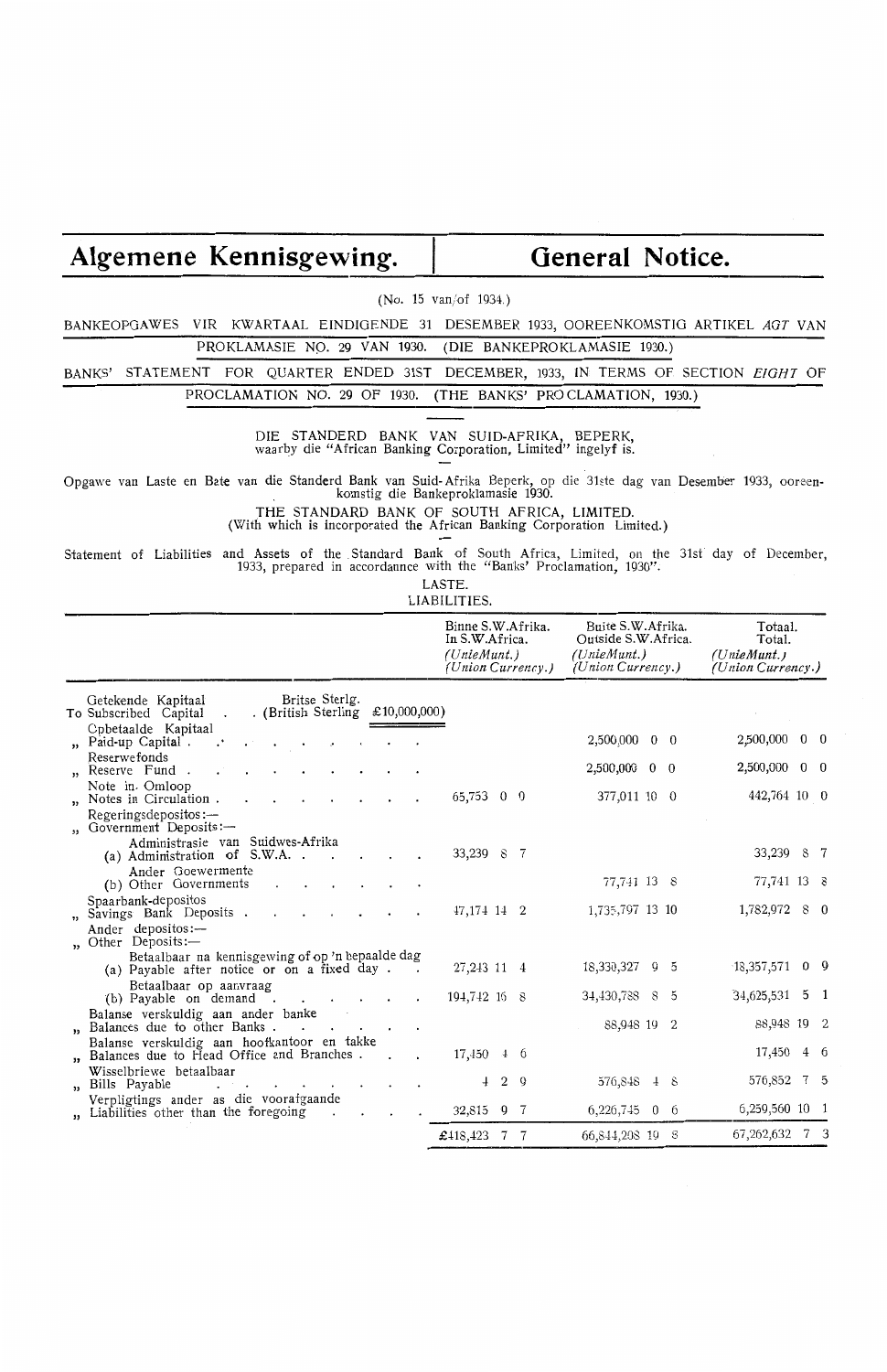#### **BATE.**  ASSETS.

|                                                                                                                | Binne S.W.Afrika.<br>In S.W.Africa.<br>(UnieMunt.)<br>(Union Currency.) | Buite S.W.Afrika.<br>Outside S.W. Africa.<br>(UnieMunt.)<br>(Union Currency.) | Totaal.<br>Total.<br>(UnieMunt.)<br>( <i>Union Currency.</i> ) |
|----------------------------------------------------------------------------------------------------------------|-------------------------------------------------------------------------|-------------------------------------------------------------------------------|----------------------------------------------------------------|
| Muntstukke in hande en onderweg<br>By Coin in hand and in transit.                                             | $8,006$ 9 3                                                             | 734,019 16 10                                                                 | 742,026 6<br>$\mathbf{1}$                                      |
| Staafgoud in hande en onderweg<br>" Bullion in hand and in transit.                                            |                                                                         | 25,093 13 1                                                                   | 25,093 13 1                                                    |
| Balanse verskuldig deur Suid-Afrikaanse Reserwe Bank<br>Balances held in South African Res. Bank.              |                                                                         | 17, 163, 881 3 6                                                              | 17,163,881<br>3 6                                              |
| Geld op aanvraag of kort kennisgewing<br>Money at call or short notice.<br>$\bullet$ .<br><br><br><br><br><br> |                                                                         | $2,275,000 \quad 0 \quad 0$                                                   | $2,275,000 \quad 0 \quad 0$                                    |
| Note van Suid-Afrikaanse Reserwe Bank<br>Notes of South African Reserve Bank.<br>$\bullet$                     | 706 10 0                                                                | 1,421,221<br>$0\quad 0$                                                       | 1,421,927 10 0                                                 |
| Note van ander banke                                                                                           |                                                                         | 242,197 12 0                                                                  |                                                                |
| Notes of other Banks<br>$\cdot$<br>Balanse verskuldig deur ander banke                                         | $24,724$ 0 0                                                            |                                                                               | 266,921 12 0                                                   |
| Balances due by other Banks.<br>Sekuriteite:—                                                                  |                                                                         | 337,166 15 0                                                                  | $337,166$ 15 0                                                 |
| " Securities:-<br>Unie-Goewerment<br>(a) Union Government                                                      |                                                                         | 2,709,665 17 11                                                               | 2,709,665 17 11                                                |
| Britse en Koloniale Goewermente<br>(b) British and Colonial Governments.                                       |                                                                         | 10,160,899<br>2<br>$^{\circ}2$                                                | 10,160,899 2 2                                                 |
| Ander Sekuriteite<br>(c) Other Securities                                                                      |                                                                         | 75,247 14 4                                                                   | 75,247 14 4                                                    |
| Wisselbriewe onder diskonto:—<br>" Bills under discount:-                                                      |                                                                         |                                                                               |                                                                |
| Lopende<br>(a) Current                                                                                         | 40,871 11 3                                                             | 4,200,489 5 1                                                                 | 4, 241, 360 16 4                                               |
| Agterstallige en onbetaalde<br>(b) Overdue and unpaid.<br>$\bullet$                                            | 6,549 18 10                                                             | 192,571 19 4                                                                  | 199, 121 18 2                                                  |
| Lenings en voorskotte ander as wisselbriewe:<br>Loans and advances other than $Bills:$                         |                                                                         |                                                                               |                                                                |
| Verseker<br>(a) Secured                                                                                        | 267,906 9 7                                                             | $18,319,021 \quad 5 \quad 0$                                                  | 18,586,927 14 7                                                |
| Nie verseker nie<br>(b) Unsecured                                                                              | 36,647 15 6                                                             | 2,003,417 17 2                                                                | 2,040,065 12 8                                                 |
| Balanse verskuldig deur Hoofkantoor en ander Takke<br>" Balances due by Head Office and Branches.              |                                                                         | 2,391,230 19 7                                                                | 2,391,230 19 7                                                 |
| Voorskotte aan Goewerment:<br>" Advances to Government                                                         |                                                                         |                                                                               |                                                                |
| $\cdot$<br>Administrasie van Suidwes-Afrika<br>(a) Administration of S.W.A. .                                  |                                                                         |                                                                               |                                                                |
| Ander Goewermente<br>(b) Other Governments                                                                     |                                                                         | 362,200 0 0                                                                   | 362,200 0 0                                                    |
| Voorskotte aan publieke liggame                                                                                |                                                                         |                                                                               | 409,198 17 6                                                   |
| " Advances to Public Bodies.<br>Grondbesit ander as bankperseel                                                | 471 9 7                                                                 | 408,727 7 11                                                                  |                                                                |
| Landed Property other than Bank Premises.<br>$\bullet$<br>Bankperseel, meubels, ens.                           | $16,464$ 15 7                                                           | 384,374 17 6                                                                  | 400,839 13 1                                                   |
| Bank Premises, Furniture, etc. .<br>,,<br>Bate ander as die voorafgaande                                       | 6,554 12 2                                                              | 1,776,807 19 6                                                                | 1,783,362 11 8                                                 |
| " Assets other than the foregoing.                                                                             | 9,519 15 10                                                             | 1,660,974 13 9                                                                | 1,670,494 9 7                                                  |
|                                                                                                                | $\pmb{1}3,423$ 7 7                                                      | 66, 844, 208 19 8                                                             | $.67,262,632$ 7 3                                              |

Gesamentlike bedrag van lenings aan en skulde van direkteurs, ouditeurs of amptenare van die bank en van enige firmas of vennootskappe, waarin hulle of enigeen van hulle enige direkte belang het . . . . . . . . £ 202,077 6s 9d. Aggregate amount of Loans to and Liabilities of Directors, Auditors or Officers of the Bank, and of any firms or partnerships in which they or any of them have any direct interest  $\therefore$   $\therefore$   $\therefore$   $\therefore$   $\therefore$   $\therefore$   $\therefore$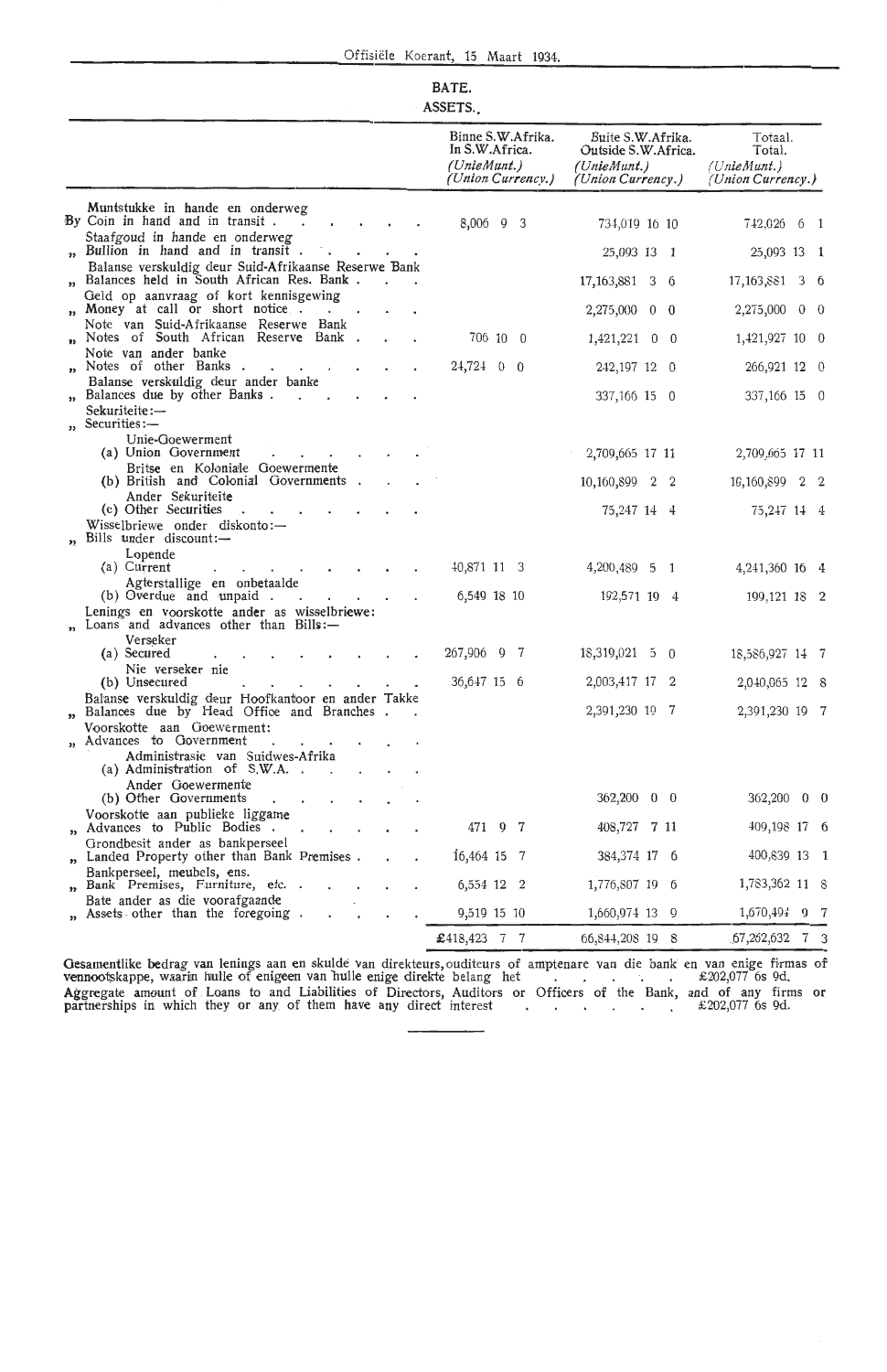Official Gazette, 15th March, 1934.

BARCLAYS BANK (DOMINIUM, KOLONIAAL EN OORSEE) waarmee DIE NASIONALE BANK VAN SUID-AFRIKA BPK. geamalgameer is.

Opgawe van Laste en Bate van die Hoofkantoor en Takke op die 31ste dag van Desember 1933. (Vir die doel van die Banke Wet 1917.)

BARCLAYS BANK (DOMINION, COLONIAL AND OVERSEAS) with which is amalgamated

#### THE NATIONAL BANK OF SOUTH AFRICA, LIMITED.

Statement of Liabilities and Assets of the Head Office and Branches on the 31st day of December, 1933.<br>(For the purpose of the Banks Act, 1917.)

LASTE.

LIABILITIES.

|                                                                                                                                 |                                                                                                                                                                                                                                                                                                                                    |                      |                                                                                                                                                                                                                        |              | Total.                                                                                                                                                                                                                                                                                                  |         |                                                                                                                                                                                                                                                   |
|---------------------------------------------------------------------------------------------------------------------------------|------------------------------------------------------------------------------------------------------------------------------------------------------------------------------------------------------------------------------------------------------------------------------------------------------------------------------------|----------------------|------------------------------------------------------------------------------------------------------------------------------------------------------------------------------------------------------------------------|--------------|---------------------------------------------------------------------------------------------------------------------------------------------------------------------------------------------------------------------------------------------------------------------------------------------------------|---------|---------------------------------------------------------------------------------------------------------------------------------------------------------------------------------------------------------------------------------------------------|
| Getekende Kapitaal (Britse Sterling)                                                                                            |                                                                                                                                                                                                                                                                                                                                    |                      |                                                                                                                                                                                                                        |              |                                                                                                                                                                                                                                                                                                         |         |                                                                                                                                                                                                                                                   |
| Opbetaalde Kapitaal                                                                                                             |                                                                                                                                                                                                                                                                                                                                    |                      |                                                                                                                                                                                                                        |              |                                                                                                                                                                                                                                                                                                         |         |                                                                                                                                                                                                                                                   |
| Reserwefonds                                                                                                                    |                                                                                                                                                                                                                                                                                                                                    |                      |                                                                                                                                                                                                                        |              | 1,650,000                                                                                                                                                                                                                                                                                               |         | $0\quad 0$                                                                                                                                                                                                                                        |
| Note in omloop                                                                                                                  |                                                                                                                                                                                                                                                                                                                                    |                      |                                                                                                                                                                                                                        |              |                                                                                                                                                                                                                                                                                                         |         |                                                                                                                                                                                                                                                   |
|                                                                                                                                 |                                                                                                                                                                                                                                                                                                                                    |                      |                                                                                                                                                                                                                        |              |                                                                                                                                                                                                                                                                                                         |         |                                                                                                                                                                                                                                                   |
| Spaarbank-depositos<br>Savings Bank Deposits                                                                                    |                                                                                                                                                                                                                                                                                                                                    |                      |                                                                                                                                                                                                                        |              |                                                                                                                                                                                                                                                                                                         |         |                                                                                                                                                                                                                                                   |
| Ander depositos: $-$<br>Other Deposits-                                                                                         |                                                                                                                                                                                                                                                                                                                                    |                      |                                                                                                                                                                                                                        |              |                                                                                                                                                                                                                                                                                                         |         |                                                                                                                                                                                                                                                   |
| Betaalbaar na kennisgewing of op 'n bepaalde dag                                                                                |                                                                                                                                                                                                                                                                                                                                    |                      |                                                                                                                                                                                                                        |              |                                                                                                                                                                                                                                                                                                         |         |                                                                                                                                                                                                                                                   |
| Betaalbaar op aanvraag<br>(b) Payable on demand<br>$\cdot$                                                                      |                                                                                                                                                                                                                                                                                                                                    |                      |                                                                                                                                                                                                                        |              |                                                                                                                                                                                                                                                                                                         |         |                                                                                                                                                                                                                                                   |
| Balanse verskuldig aan ander banke<br>Balances due to other Banks                                                               |                                                                                                                                                                                                                                                                                                                                    |                      |                                                                                                                                                                                                                        |              |                                                                                                                                                                                                                                                                                                         |         |                                                                                                                                                                                                                                                   |
| Balanse verskuldig aan hoofkantoor en takke                                                                                     |                                                                                                                                                                                                                                                                                                                                    |                      |                                                                                                                                                                                                                        |              |                                                                                                                                                                                                                                                                                                         |         |                                                                                                                                                                                                                                                   |
| Wisselbriewe betaalbaar<br>Bills payable<br>$\cdot$<br>$\mathbf{r}$ . The state $\mathbf{r}$<br>$\cdot$ $\cdot$ $\cdot$ $\cdot$ |                                                                                                                                                                                                                                                                                                                                    |                      |                                                                                                                                                                                                                        |              |                                                                                                                                                                                                                                                                                                         |         |                                                                                                                                                                                                                                                   |
| Verpligtings ander as die voorafgaande                                                                                          |                                                                                                                                                                                                                                                                                                                                    |                      |                                                                                                                                                                                                                        |              |                                                                                                                                                                                                                                                                                                         |         | 210                                                                                                                                                                                                                                               |
|                                                                                                                                 |                                                                                                                                                                                                                                                                                                                                    |                      |                                                                                                                                                                                                                        |              |                                                                                                                                                                                                                                                                                                         |         |                                                                                                                                                                                                                                                   |
|                                                                                                                                 | 1. Subscribed Capital shown in Brit. Stg.<br>2. Paid-up Capital<br>3. Reserve Fund.<br>4. Notes in Circulation<br>Regeringsdepositos<br>5. Government Deposits<br>б.<br>7.<br>(a) Payable after notice or on a fixed day.<br>8.<br>9. Balances due to Head Office and Branches.<br>10.<br>11. Liabilities other than the foregoing | 28,278 9<br>48,524 5 | In $S.W.A.$<br>In $S.W.A.$<br>(In Unie Ponde.)<br>(In Union Pounds.)<br>$.78,114$ 10 0<br>-4<br>- 0<br>22,094 16 0<br>141,043 15 0<br>$150 \quad 18$<br>15,649 0 5<br>20 8 9<br>$15,275$ 11 1<br>$\pmb{1}349,150$ 17 3 | Buite S.W.A. | Outside S.W.A.<br>6,975,500 0 0<br>(In Unie Ponde.)<br>(In Union Pounds.)<br>4,975,500 0 0<br>$1,650,000 \quad 0 \quad 0$<br>648,752 10 0<br>938,070 0 2<br>6,477,579 16 5<br>18,449,840 17 4<br>40,039,625 10 2<br>1,196,730 7 4<br>6,849 9 10<br>1,055,360 8 10<br>5,987,453 11 9<br>81,425,762 11 10 | Totaal. | $6,975,500$ 0 0<br>(In Unie Ponde.)<br>(In Union Pounds.)<br>4,975,500 0 0<br>726,867 0 0<br>966,348 9 6<br>$6,526,104$ 1 5<br>18,471,935 13 4<br>40,180,669 5 2<br>1,196,880 9 0<br>22,498 10 3<br>1,055,380 17 7<br>6,002,729<br>81,774,913 9 1 |

BATE. **ASSETS** 

|     |                                                                                          |           |         | In $S.W.A.$<br>In $S.W.A.$<br>(In Unie Ponde.)<br>(In Union Pounds.) | Buite S.W.A.<br>Outside S.W.A.<br>(In Unie Ponde.)<br>(In Union Pounds.) | Totaal.<br>Total.<br>(In Unie Ponde.)<br>(In Union Pounds.) |
|-----|------------------------------------------------------------------------------------------|-----------|---------|----------------------------------------------------------------------|--------------------------------------------------------------------------|-------------------------------------------------------------|
|     | Muntstukke in hande en onderweg                                                          |           |         |                                                                      |                                                                          |                                                             |
| 1.  | Coin in hand and in transit.<br>$\sim$                                                   |           |         | 10,156 18 8                                                          | 958,265 2 6                                                              | 968,422 1 2                                                 |
|     | Balanse in Suid-Afrikaanse Reserwe Bank<br>Balances with S.A. Reserve Bank               |           |         |                                                                      | 9,029,666 4 9                                                            | 9,029,666 4 9                                               |
|     | Note van Suid-Afrikaanse Reserwe Bank<br>Notes of S.A. Reserve Bank.<br>$\sim$           |           |         | 284 10 0                                                             | 879,888 3 6                                                              | 880, 172 13 6                                               |
| 2.  | Staafgoud in hande en onderweg<br>Bullion in hand and in transit.                        |           |         | $160 \t10 \t0$                                                       | 65,824 2 4                                                               | 65,984 12 4                                                 |
| 3.  | Geld op aanvraag of kort kennisgewing<br>Money at call or short notice.<br>$\sim$ $\sim$ |           |         |                                                                      | 1,554,000 0 0                                                            | 1,554,000 0 0                                               |
| 4.  | Note van ander banke<br>Notes of other Banks<br>$\cdot$ $\cdot$                          |           | $\cdot$ | $14,521 \quad 0 \quad 0$                                             | 580,549 11 0                                                             | 595,070 11 0                                                |
| 5.  | Balanse verskuldig deur ander banke<br>Balances due by other Banks.<br>$\sim$            |           |         |                                                                      | 5,860,575 19 4                                                           | 5,860,575 19 4                                              |
| ∙5. | Sekuriteite:-<br>Securities—                                                             |           |         |                                                                      |                                                                          |                                                             |
|     | Unie-Goewerment<br>(a) Union Government.<br>$\cdot$                                      |           |         |                                                                      | 5,036,907 2 9                                                            | 5,036,907 2 9                                               |
|     | Britse en Koloniale Goewermente<br>(b) British and Colonial Governments                  | $\bullet$ |         |                                                                      | 23,180,190 3 7                                                           | 23, 180, 190 3 7                                            |
|     | Ander Sekuriteite<br>(c) Other securities                                                |           |         |                                                                      | 487,965 2 10                                                             | 487,965 2 10                                                |
|     | Ander Goewermentssekuriteit<br>Other Government's                                        |           |         |                                                                      | 12,307 14 1                                                              | 12,307 14 1                                                 |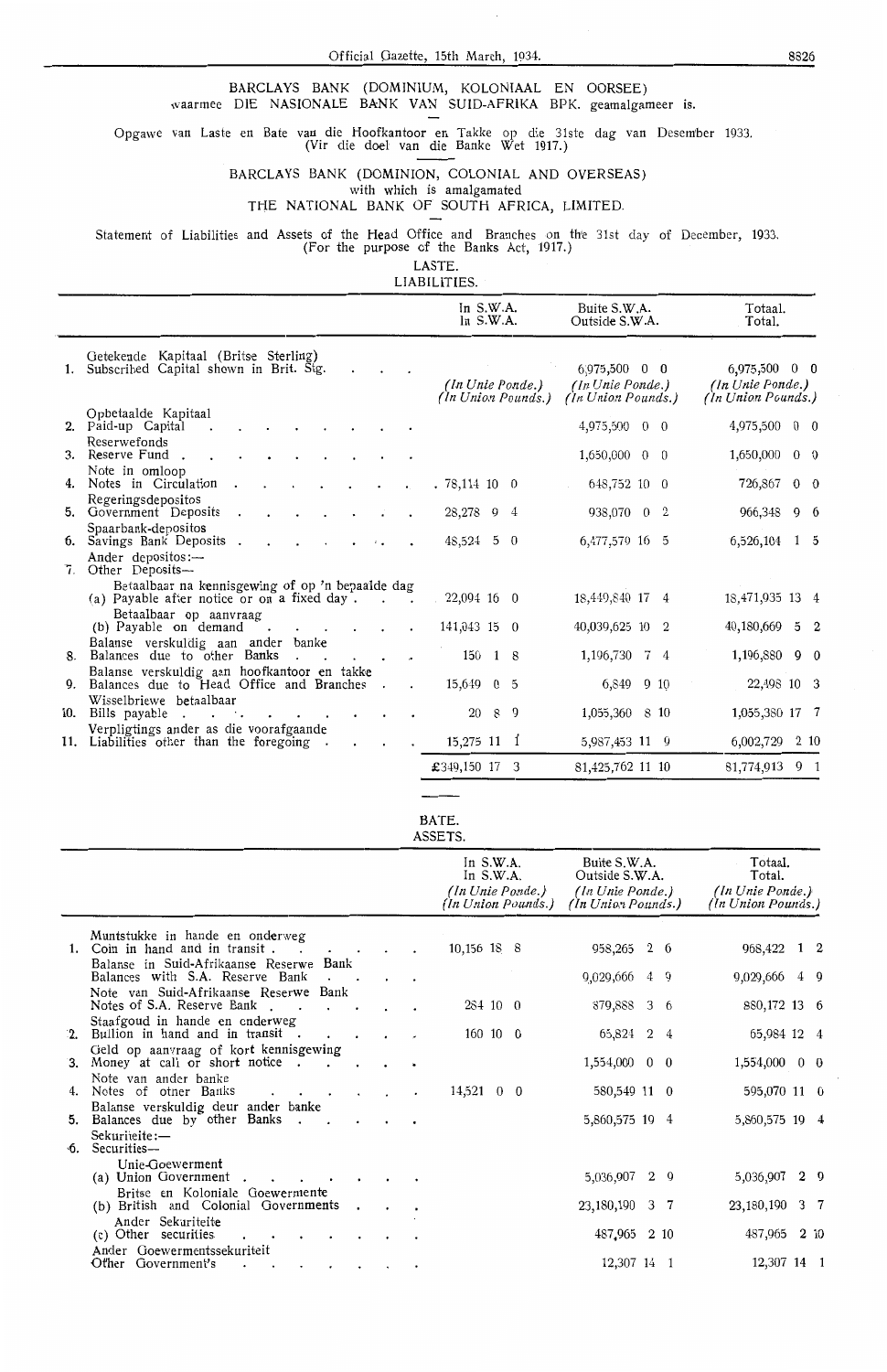| 8827                                                                                          |                  |           |                          |           | Offisiële Koerant, 15 Maart 1934. |  |                  |                 |  |
|-----------------------------------------------------------------------------------------------|------------------|-----------|--------------------------|-----------|-----------------------------------|--|------------------|-----------------|--|
| Wisselbriewe onder diskonto:<br>Bills under discount:<br>7.<br>lopende                        |                  |           |                          |           |                                   |  |                  |                 |  |
| (a) current                                                                                   |                  |           |                          |           | 23,700 0 6                        |  | 8,987,484 11 10  | 9,011,184 12 4  |  |
| agterstallige en onbetaalde<br>(b) overdue and unpaid<br>$\sim$ $\sim$                        |                  |           |                          |           | 3,958 9 10                        |  | 198,712 7 3      | 202,670 17 1    |  |
| Lenings en Voorskotte ander as wisselbriewe<br>Loans and advances other than Bills:           |                  |           |                          |           |                                   |  |                  |                 |  |
| verseker<br>(a) secured<br>$\cdot$                                                            |                  |           |                          |           | 205, 192 18 7                     |  | 19,298,025 17 6  | 19,503,218 16 1 |  |
| nie verseker nie<br>$(b)$ unsecured . $\blacksquare$<br>$\ddot{\phantom{0}}$                  |                  |           |                          |           | $51,428 \cdot 10 \cdot 3$         |  | 1,940,737 9 3    | 1,992,165 19 6  |  |
| Balanse verskuldig deur hoofkantoor en takke<br>9. Balances due by Flead Office and Branches. |                  |           |                          |           |                                   |  |                  |                 |  |
| Voorskotte aan die Regering<br>10. Advances to Government.                                    | $\sim$ 100 $\pm$ |           |                          |           |                                   |  | 21,621 3 8       | $21,621$ 3 8    |  |
| Voorskotte aan publieke liggame<br>11. Advances to Public Bodies.                             | $\sim$           | $\sim$    | $\overline{\phantom{a}}$ |           | $1,311 \quad 2 \quad 4$           |  | 645,802 5 1      | 647,113 7 5     |  |
| Grondbesit ander as bankperseel<br>12. Landed property other than Bank Premises.              |                  |           |                          |           | 14,531 19 11                      |  | 66,831 6 10      | $81,363$ 6 9    |  |
| Bankperseel, meubels, ens.<br>13. Bank Premises, Furniture, etc                               |                  |           |                          |           | 11,095 15 1                       |  | 2,485,636 16 5   | 2,496,732 11 6  |  |
| Bate ander as die voorafgaande<br>14. Assets other than the foregoing.                        |                  | $\bullet$ |                          | $\bullet$ | 12,809 2 1                        |  | 134,771 7 4      | $147,580$ 9 5   |  |
|                                                                                               |                  |           |                          |           | £349,150 17 3                     |  | 81,425,762 11 10 | 81,774,913 9 1  |  |

88827 Officers Koerant, 15 Maart 1934.

(Gesamentlike bedrag van lenings aan en skulde van direk teurs, ouditeurs of amptenare van die bank en van enige firmas of vennootskappe, waarin hulle of enigeen van hulle enige direkte belang het, £215.7.11 *bime* Suidwes-Afrika, £191,880.8.10 *buite* Suidwes-Afrika.

(Aggregate amount of Loans to and Liabilities of Directors, Auditors, or Officers of the Bank, and of any firms or<br>partnerships in which they or any of them have any direct interest, £215.7.11 In South West Africa £191,880 *side* South West Africa.

## **Advertensies.**

#### **ADVERTEER IN DIE OFF/S/ELE KOER'ANT VAN**  SU **!DWES-AFRIKA.**

**1.** Di-e *Oftisiele Koerant* **sal op** die **lste** en 15de vaa **elke maand verskyn;** ingeval **een van hierdie dae op 'n**  Sondag of **Publieke** Feesdag **val,** dan **verskyn die** *Offisitlt K.oerant* op die eersvolgende **werkdag.** 

. 2. Advertensies wat in die *Offisiele Koerant* **geplaas**  moet **word,** moet in die **taal waarin** hulle **sal verskyn inge**handig **word** aan die kantoor van die Sekretaris **vir Suidwes-Afrika** (Kamer 46, Regerings-Geboue, **Windhoek), nie later**  as 4.30 n.m. op die neënde dag voor die datum van ver-<br>skyning van die Offisiële Koerant waarin die advertensies moet geplaas word nie.

3. Advertensies word in die *Oftisiele Koerant* geplaas agter die offisiële gedeelte, of in 'n ekstra blad van die 3. Advertensies word in die Offisiële lagter die offisiële gedeelte, of in 'n ekstra<br>Koerant, soos die Sekretaris mag goedvind.

4. Advertensies word in die *Oftisiele Koerant* gepubli- seer in die Engelse, A frikaanse en Duitse tale; die nodige vertalinge moet deur die adverteerder of sy agent gelewer word. Dit moet onthou word dat die Duitse teks van die Offisiële Koerant slegs 'n vertaling is, en nie die geoutoriseerde uitgawe is nie

s: . S1egs wetsadvertensies word aangeneem vir publikasie in die *Offisiele K.oerant,* en hulle is onderworpe aan die goedkeuring van die Sekretaris vir Suidwes-Afrika, wat die aanneming of verdere publikasie van 'n advertensie mag weier.

6. Advertensies moet sover as moontlik op die masjien geskryf wees. Die manuskrip van advertensies moet slegs op een kant van die papier geskryf word, en alle name moet duidelik wees; ingeval 'n naam ingevolge onduidelike handskrif foutief gedruk word, dan kan die advertensies slegs<br>dan weer gedruk word as die koste van 'n nuwe opneming betaal word

# **Advertisements.**

#### ADVERTISING IN THE OFFICIAL GAZETTE OF SOUTH WEST AFRICA.

**1.** The *Official Gazette* will be published on the 1st and 15th day of each month; in the event of either of those days falling on a Sunday or Public Holiday, the *Gazette* **will be** published on the next succeeding working day.

2. Advertisements for insertion in the *Gazette* must **be**  delivered at the office of the Secretary for South West **Africa**  (Room 46, Government Buildings, Windhoek) in the languages in which they are to be published, not later than 4.30 p.m. on the *ninth* day before the date of publication of the *Gazette* in· which they are to be inserted.

3. Advertisements will be inserted in the *Gazette* after the official matter or in a supplement to the *Gazette* at the discretion of the Secretary.

4. Advertisements will be published in the *Official* Gazette in the English, Dutch or German languages; the necessary translations must be furnished by the advertiser or his agent. It should be borne in mind however, that the German version of the *Gazette* is a translation only and not the authorised issue.

5. Only legal advertisements are accepted for publication in the *Official Gazette,* and are subject to the approval of the Secretary for South West Africa, who can refuse to accept or decline further publication of any advertisemeat.

6. Advertisements should as far as possible be typewritten. Manuscript of advertisements should be written on one side of the paper only, and all proper names plainly inscribed; in the event of any name being incorrectly printed as a result of indistinct writing, the advertisement can only be republished on payment of the cost of another insertion.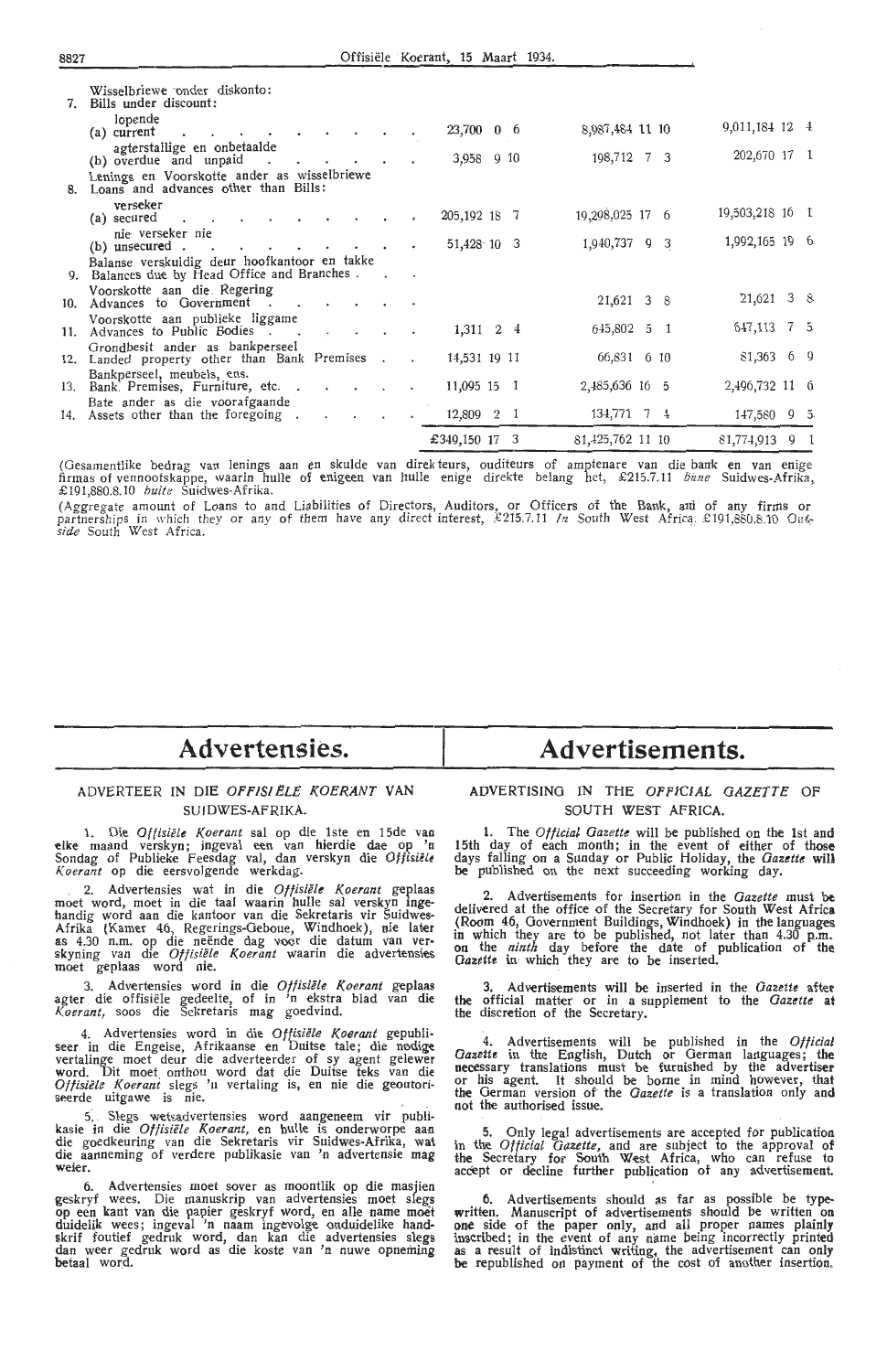7. Die jaarlikse intekengeld vir die *Offisiete Koerant*  is 20/-, posvry in hierdie Oebied en die Unie van Suid-Afrika, verkrygbaar van die here John Meinert, Bpk., Posbus 56, Windhoek. Posgeld moet vooruit betaal word deur oorseese<br>intekenaars. Enkele eksemplare van die *Offisiële Koerant* is verkrygbaar of van die here John Meinert, Bpk., Posbus 56, Windhoek, of van die Sekretaris vir Suidwes-Afrika teen die prys van 1/- per eksemplaar.

8. Die koste vir die opname van advertensies, behalwe die kennisgewings, wat in die volgende paragraaf genoem is, is teen die tarief van 7/6 per duim enkel kolom, en 15/ **per** duim dubbel kolom, herhalings teen half prys. (Oedeel-**tes** van 'n duim moet as 'n volle duim bereken word).

9. Kennisgewings aan krediteure en debiteure in die boedels van oorlede persone, en kennisgewings van eksekuteurs betreffende likwidasie-rekenings, wat vir inspeksie lê, word **in** skedule-vorm gepubliseer teen 12/- per boedel.

10. Geen advertensie sal geplaas word nie, tensy die koste vooruit betaal is. Tjeks, wissels, pos- of geldorders moet betaalbaar gernaak word aan die Sekretaris vir Suidwes-**A.frika.** 

7. The Subscription for the *Official Gazette* is 20/- per annum, post free in this Territory and the Union of South Africa obtainable from Messrs. John Meinert Ltd., Box 56, Windhoek. Postage must be prepaid by ,Overseas subscribers. Single copies of the *Gazette* may be obtained either from Messrs. John Meinert Ltd., Box 56, Windhoek, or from the Secretary for South West Africa at the price of 1/- per copy.

8. The charge for the insertion of advertisements other than the notices mentioned in the succeeding paragraph is at the rate of 7/6 per inch single column and 15/- per inch double column, repeats half price. (Fractions of an inch to be reckoned an inch.)

9. Notices to Creditors and Debtors in the estates of deceased persons and notices of executors concerning liquidation accounts lying for inspection, are published in schedule form at 12/- per estate.

1 C. No advertisement will be inserted unless the charge is prepaid. Cheques, drafts, postal orders or money oraers must be made payable to the Secretary for South West Africa.

#### KENNISGEWING VAN KURATORS EN BOEDELBEREDDERAARS. Ingevolge artiekel neën-en-neëntig, onderartiekel (2) van die Insolvensiewet 1916, soos op Suidwes-Afrika toegepas.

Aangesien die likwidasierekenings en state van distribusie of/en kontribusie in die afgestane of gesekwestreerde boedels vermeld in die onderstaande Bylae op die daarin genoemde datums bekragtig is, word hi**er**mee kennis gegee dat 'n diwident uitgekeer of/en 'n kontribusie in vermelde boeaels ingevorder sal word, soos uiteengesit in die Bylae, en dat elke kontribusiepligtige skuldeiser die deur horn verskuldigde bedrag aan die kurator of boedelberedderaar by die adres in die Bylae genoem, moet betaal.

NOTICES OF TRUSTEES AND ASSIGNEES. Pursuant to Section *ninety-nine,* Sub-section ~2), of the Insolvency Act, 1916, as applied to South West Africa.

The liquidation accounts and plans of distribution or/and contribution in the Assigned or Sequestrated Estates mentioned in the subjclned Schedule having been confirmed on the dates therein mentioned, notice is hereby given **that a** dividend is in course of payment or/and a contribution in course of collection in the said Estates as in the Schedule is 1et forth, and that every creditor liable to contribute is required to pay the trustee or assignee the amount for which he is liable at the address mentiomed in the Schedule. *Formulier No. 7.* | *Form No. 7.* BYLAE - SCHEDULE.

| No. van<br>Boedel<br>No. of<br>Estate | Naam en Beskrywing<br>van Boedel<br>Name and Description<br>of Estate                          | Datum<br>waarop Re-l<br>kragtig is<br>Date when l<br>Account<br>Confirmed | Of 'n diwident uitgekeer<br>word of 'n kontribusie<br>kening be-lingevorder word of beide<br>Whether a Dividend is<br>being paid or Contri-<br>bution being collected,<br>or both | Naam van Kurator of<br>Boedelberedderaar<br>Name of Trustee or<br>Assignee | Volledige Adres van<br>Kurator of<br><b>Boedelberedderaar</b><br>Full Address of Trustee<br>or Assignee |
|---------------------------------------|------------------------------------------------------------------------------------------------|---------------------------------------------------------------------------|-----------------------------------------------------------------------------------------------------------------------------------------------------------------------------------|----------------------------------------------------------------------------|---------------------------------------------------------------------------------------------------------|
| 259                                   | Insolvent Estate Jacobus<br>Hendrik Johannes Cilliers                                          | 12/2/34                                                                   | Dividend paid to<br>Secured Creditors                                                                                                                                             | W. G. Kirsten                                                              | Box 13, Mariental                                                                                       |
| 399                                   | Insolvent Estate of<br>Frans Hendrik Smith                                                     | 12/2/34                                                                   | Dividend paid                                                                                                                                                                     | W. G. Kirsten                                                              | Box 13, Mariental                                                                                       |
| 400                                   | Insolvent Estate Hermamus<br>Christoffel Smith                                                 | 12/2/34                                                                   | No dividend paid and<br>no contrib. collected                                                                                                                                     | W. G. Kirsten                                                              | Box 13, Mariental                                                                                       |
| 393                                   | Nathan Hirschowitz,<br>general dealer of Kalk-<br>feld and Osire Suid,<br>district Otjiwarongo | 7/3/34                                                                    | Dividend being paid                                                                                                                                                               | E. Worms and<br>A. Neuhaus                                                 | Box 18, Windhoek                                                                                        |

#### SUID-AFRIKAANSE SPOORWEE EN HAWENS. SOUTH AFRICAN RAILWAYS AND HARBOURS.

#### KENNISOEWINO AAN SEELIEDE.

#### AFRIKA-SU!DWESKUS.

#### FLUITBOEI: LUDERITZ.

Hierby word bekend gemaak dat die fluitboei by Angra Reef op of omtrent 1 Mei 1934 vir vernuwing verwyder en deur 'n boei sonder lig of fluit vervang sal word.

Verwag word dat die fluitboei op of omtrent 31 Mei 1934 teruggeplaas sal word.

Africa Pilot, Deel II, 1930, bladsy 249.

#### T. H. WATERMEYER,

Hoofbestuurder.

Johannesburg, 27 Februarie 1934.

#### NOTICE TO MARINERS.

#### AFRICA-SOUTH WEST COAST.

#### WHISTLING BUOY: LUDERITZ.

Notice is hereby given that on or about 1st May 1934, the whistling buoy at Angra Reef will be removed for over-<br>haul and replaced by a buoy unlighted and without a whistle.

It is anticipated that the whistling buoy will be replaced on or about 31st May, 1934.

Africa Pilot, Part II, 1930, page 249.

#### T. H, WATERMEYER,

Johannesburg, 27th February, 1934.

General Manager.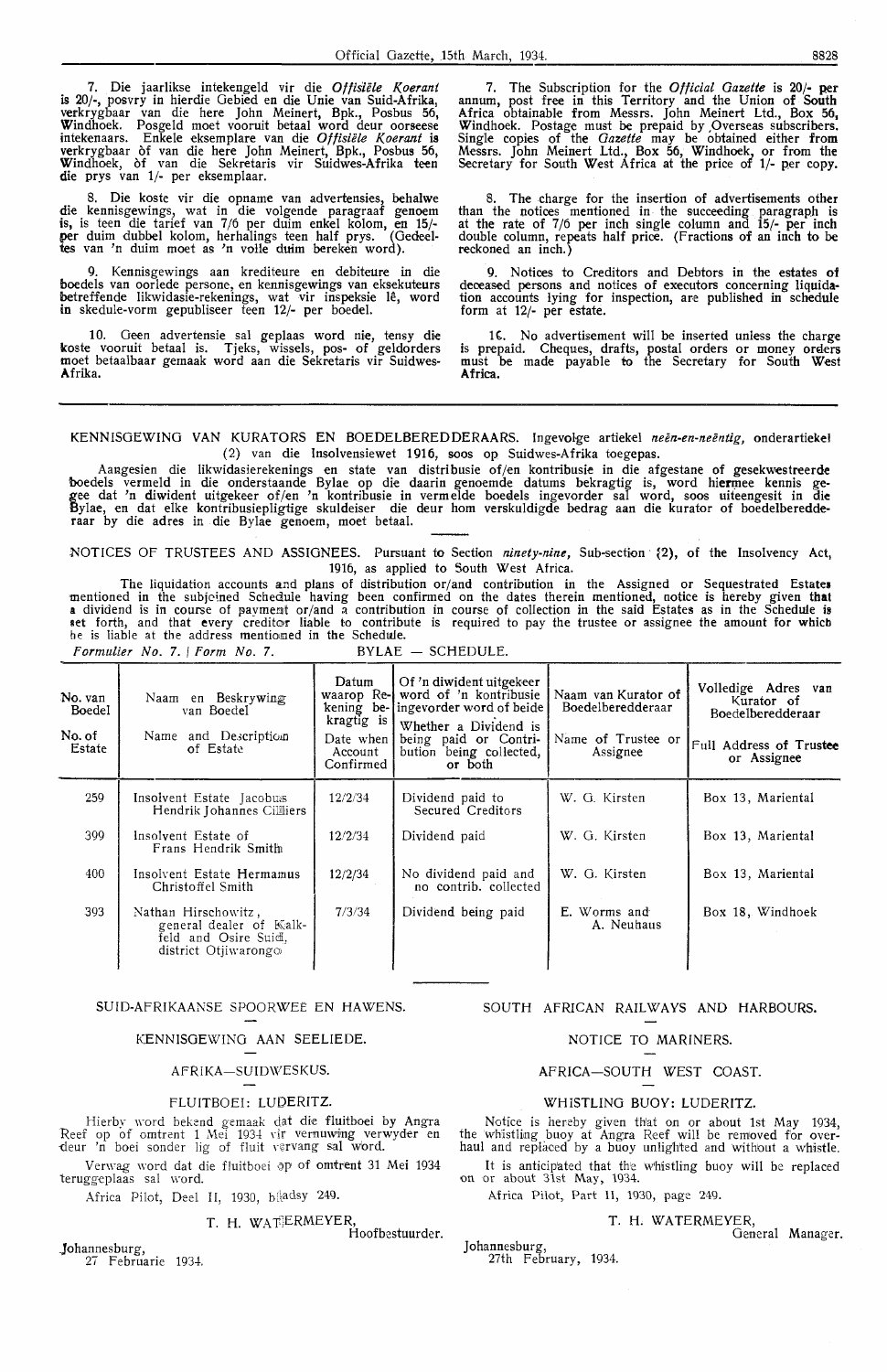KENNISGEWING VAN KURATORS EN BOEDELBERE DDERAARS. Ingevolge Artiekel ses-en-neëntig, Onderartiekel (2) van die Insolvensiewet 1916, soos op Suidwes-Afrika toegepas.

Kennis word hiermee gegce, dat die likwidasiere kenings en state van distribusie of/<en kontribusie in **die**  boedels, vermeld in aangehegte Bylae, vir inspeksie deur skuldeisers in die vermelde kantore, gedurende, 'n tyd<br>perk van veertien dae of soveel langer, soos daarin vermeld, vanaf die datum, in die Bylae vermeld, of vanaf d datum van publikasie hiervan, watter datum die laaste mag wees, sal la. '

NOTICES OF TRUSTEES AND ASSIGNEES. Pursuant to Section *ninety-six*, Sub-section (2), of the Insolvency Act, 1916, as applied to South West Africa.

Notice is hereby given that the liquidation accounts and plans of distribution or/and contribution in the **Estates**  mentioned in the subjoined Schedule will lie open at the offices therein mentioned for a period of fourteen days, or<br>such longer period as is therein stated, from the date mentioned in the Schedule or from the date of publ

Formulier No. 6. / Form No. 6. BYLAE - SCHEDULE.

| No. van<br>Boedel.<br>No. of | Naam en Beskrywing van<br>Boedel<br>Name and Description of Estate | Beskrywing van<br>Rekening<br>Description of Account |                   | Kantore waar Rekening vir<br>inspeksie sal lê<br>Offices at which Account<br>will lie open | Datum yanaf wan-<br>neer Rekening vir<br>inspeksie sal le<br>Date from which<br>Account will lie<br>open |
|------------------------------|--------------------------------------------------------------------|------------------------------------------------------|-------------------|--------------------------------------------------------------------------------------------|----------------------------------------------------------------------------------------------------------|
| Estate                       |                                                                    |                                                      | Meester<br>Master | Magistraat<br>Magistrate                                                                   | Van<br>From                                                                                              |
| 377                          | Insolvent Estate<br>of Fritz Thiel                                 | Suppl. Liquidation<br>and Distrib. Account           | Windhoek          |                                                                                            | 15/3/34                                                                                                  |
| 412                          | Arthur Eckelmann, a jeweller and<br>watchmaker of Windhoek         | First and Final Liquid.<br>and Distrib. Account      | Windhoek          |                                                                                            | 15/3/34                                                                                                  |
| 438                          | Rita Wuister, born Michau                                          | First Liquidation<br>and Distrib. Account            | Windhoek          |                                                                                            | 15/3/34                                                                                                  |

'K ENNISGEWINGS VAN KURATORS EN BOEDELBEREDDERAARS. Ingevolge arUekels *veertig* en *een-en-veertig*  van die lnsolvensiewet 1916, soos op Suidwes-Afrika toe gepas.

Hiermee word kennis gegee dat ' n byeenkoms van skul deisers in die gesekwestreerde of afgestane Boedels, ver- meld in die onderstaande Bylae op die datums, tye en plekke en vir die doeleindes daarin vermeld, gehou sal word. In Windhoek sal die byeenkomste voor die Meester en in antler plekke voor die Magistraat gehou word.

NOTICES OF TRUSTEES AND ASSIGNEES. Pursuant to Sections forty and forty-one of the Insolvency Act, 1916, as applied to South West Africa.

Notice is hereby given that a meeting of creditors will be held in the Sequestrated or Assigned Estates mentioned in the subjoined Schedule on the dates, at the times and places, and for the purposes therein set forth. Meetings in Windhoek will be held before the Master; elsewhere they will be held before the Magistrate.

Formulier No. 4. *I* Form No. 4. BYLAE - SCHEDULE.

| $Na$ . van<br>Boedel  | Naam en Beskrywing<br>van Boedel           | Of Boedel<br>Gesekwestreer<br>of Afgestaan is | Dag, Datum en Uur van<br><b>Byeenkoms</b><br>Day, Date and Hour of Meeting |               |       | Plek van<br><b>Byeenkoms</b> | Doel van Byeenkoms                                            |
|-----------------------|--------------------------------------------|-----------------------------------------------|----------------------------------------------------------------------------|---------------|-------|------------------------------|---------------------------------------------------------------|
| $\infty$ of<br>Estate | and Description<br>Name<br>of Estate       | Whether<br>Assigned or<br>Sequestrated        | $\text{Dag}/\text{Day}$                                                    | Datum<br>Date |       | Place of Meeting             | Object of Meeting                                             |
| 407                   | Insolvent Estate of<br>Paul Wilhelm Machts | Sequestrated                                  | Saturday                                                                   | 31/3/34       | 9a.m. | Windhoek                     | To prove the claim of<br>the Estate late<br>F. S. Attenberger |
| 428                   | Assigned Estate of<br>Friedrich Schülein   | Assigned                                      | Saturday                                                                   | 31/3/34       | 9a.m. | Windhoek                     | To prove the claim of<br>I. Zuckermann & Co.<br>Ltd.          |

#### SUID-AFRIKAANSE SPOORWEE EN HAWENS.

#### KENNISOEWINO AAN SEELIEDE.

#### AFRIKA-SUIDWESKUS.

#### LIO- EN KLOKBOEI: LUDERITZ.

Hierby word bekend gemaak dat die lig- en klokboei op Shark Island op of ongeveer 1 Junie 1934 vir vernuwing verwyder en deur 'n svvart tonneboei vervang sal word.

Verwag word dat die lig- en klokboei op of ongeveer 21 Junie 1934 teruggeplaas sal word.

Africa Pilot, Deel II, 1930, bladsy 249.

#### T. H. WATERMEYER,

Hoofbestuurder.

Johannesburg, 27 Februarie 1934.

#### SOUTH AFRICAN RAILWAYS AND HARBOURS.

NOTICE TO MARINERS.

AFRICA-SOUTH WEST COAST.

#### LIGHT AND BELL BUOY: LUDERITZ.

Notice is hereby given that on or about 1st June, 1934, the Shark Island Light and Bell B1c0y will be removed for overhaul and replaced by a black can buoy.

It is anticipated that the Light and Bell Buoy will be replaced on or about 21st June, 1934.

### Africa Pilot, Part II, 1930, pag: 249.

#### T. H. W AfERMEYER,

General Manager.

Johannesburg, 27th February, 1934.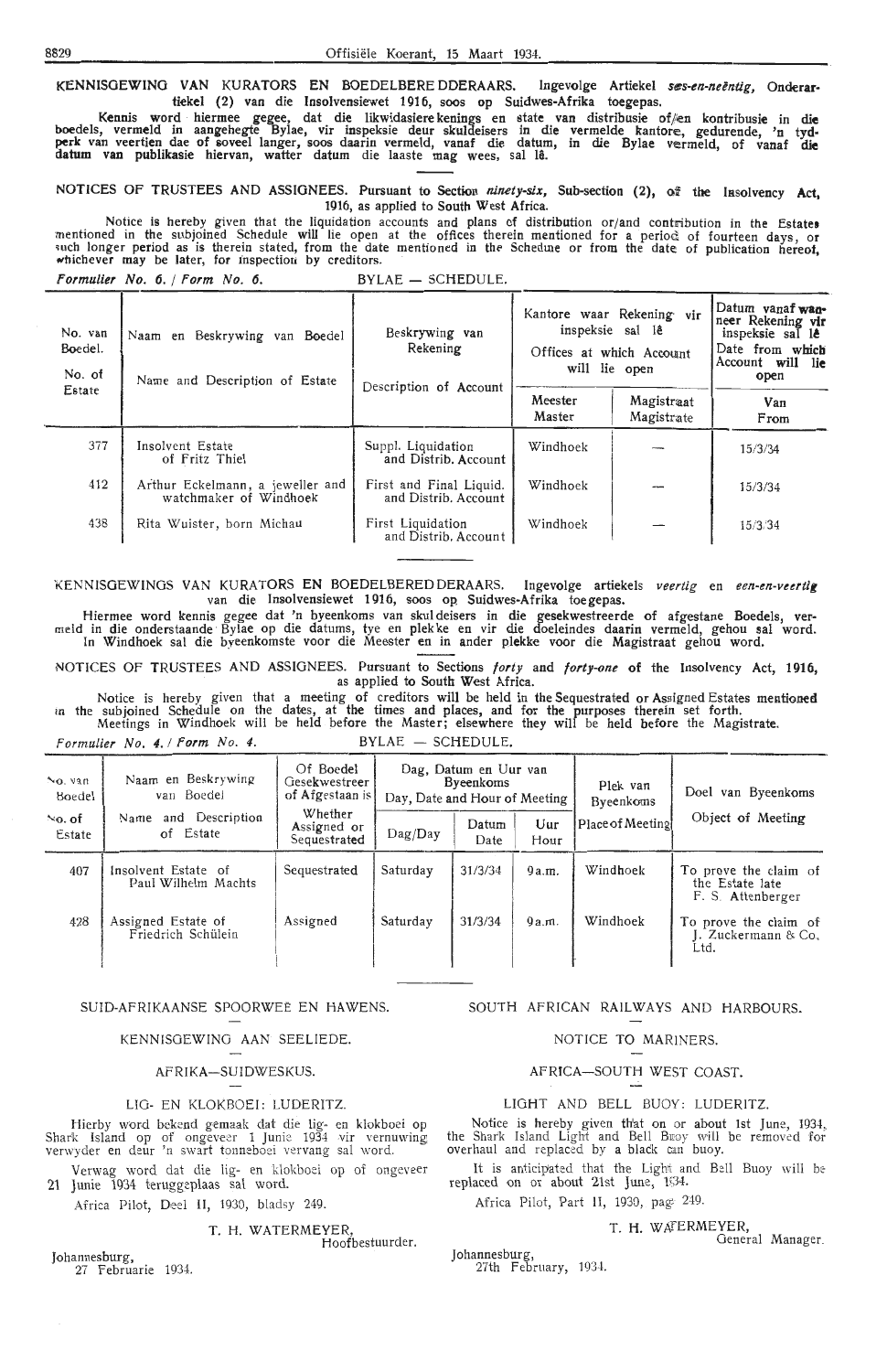#### KENNISGEWINO AAN SKULDEISERS EN SKULDENAARIS. BOEDELS VAN OORLEDE PERSONE. Artiekei 46, Wet No. 24 van 1913, soos toegepas op Suidwes -Afrika.

~kuldeisers en skuldenaars in die Boedels wat vermeld is in bygaande Bylae word versoek om hul vorderings **in**  te !ewer en hul skulde te betaal by die kantore van die be trokke Eksekuteurs binne die gemelde tydperke, vanaf **die**  datum van publikasie hiervan.

NOTICE TO CREDITORS AND DEBTORS. ESTATES OF DECEASED PERSONS: Section 46, Act No. 24 of 1913, as applied to South West Africa.

Creditors and Debtors in the Estates specified in the annexed Schedule are called upon to lodge their claims with **and** pay their debts to the Executors ooncemed within the stated periods calculated from the date of publication hereof.  $BYLAE$  - SCHEDULE.

| Boedel No.<br>Estate No. | BOEDEL VAN WYLE<br><b>ESTATE LATE</b>                   | Binne 'n tydperk van<br>Within a period of | Naam en Adres van Eksekuteur of<br>gemagtigde Agent<br>Name and Address of Executor or<br>authorized Agent |
|--------------------------|---------------------------------------------------------|--------------------------------------------|------------------------------------------------------------------------------------------------------------|
| 1476                     | Franz Seraph Attenberger                                | 30 days                                    | Helmut Robert Külz, c/o Justizrat<br>Dr. Albert Stark, Box 37,<br>Windhoek                                 |
| 1489                     | Hermann Heinrich Huelsmann                              | 21 days                                    | A. Nebendahl, Box 121, Windhoek                                                                            |
| 1513                     | Else-Agnes Friederike Auguste Weimann,<br>horn Podewils | 21 days                                    | H. A. Hesse, c/o Ecker & du Plessis.<br>Box 11, Otiiwarongo                                                |
| 1539                     | Johannes Hermanus de Jager                              | $30 \text{ da}$ ë                          | Ecker $\&$ du Plessis,<br>Box 11, Otiiwarongo                                                              |
| 1543                     | Felix Albert Metzner                                    | 21 days                                    | A. Neuhaus, Executor Dative,<br>Box 156, Windhoek                                                          |
| 1545                     | Hermann Otto Stiehler                                   | 30 days                                    | Mrs. Hedwig Stiehler,<br>Box 126, Windhoek                                                                 |

#### KENNI50EWINO DEUR EKSEKUTEURS BETREFFENDE LIKWIDASIE-REKENINOS TER INSAGE. Artiekel **flS,**  Wet No. 24 van 1913, soos toegepas 6p Suidwes-Afrika.

Kennisgewing geskied hiermee dat duplikate van die Administrasie- en Distribusierekenings in die boedels vermeld in aie navolgende Bylae, ter im,age van al die persone, wat daarin belang het, op die kantore van die Meester **en** die Magistraat, soos vermeld, gedurende 'n tydperk van drie weke (of !anger indien spesiaal vermeld) vanaf vermelde datums, of vanaf datum van publikasie hiervan, watter datum die laatste mag wees, sal lê. As geen be-<br>swaar daarteen by die Meester binne die vermelde tydperk ingedien word nie, sal die betrokke eksekuteurs oorgaa

NOTICE BY EXECUTORS CONCERNING LIQUIDATION ACCOUNTS LYING FOR INSPECTION: Section 68 Act No. 24 of 1913, as applied to South West Africa.

NOTICE is hereby given that copies of the Administration and Distribution Accounts m the Estates specified **In** the attached Schedule will be open for the inspection of all persons interested therein for a period of 21 days (or longer<br>if specially stated) from the dates specified, or from the date of publication hereof, whichever ma Offices of the Master and Magistrate as stated. Should no objection thereto be lodged with the Master during the period<br>of inspection the Executors concerned will proceed to make payments in accordance therewith.

| Boedel No.<br>Estate No. | BOEDEL VAN WYLE<br>ESTATE LATE                                                                                                                   | Beskrywing van<br>Rekening<br>Description of<br>Account      | Tydperk<br>Datum<br>Date<br>Period | Meester<br>Master | Kantoor van die<br>Office of the<br>Magistraat<br>Magistrate | Naam en adres van eksekuteur<br>of gemagtigde agent<br>Name and Address of<br>Executor or authorized Agent |
|--------------------------|--------------------------------------------------------------------------------------------------------------------------------------------------|--------------------------------------------------------------|------------------------------------|-------------------|--------------------------------------------------------------|------------------------------------------------------------------------------------------------------------|
| 1113                     | Karl Ludwig Strzelski                                                                                                                            | Fourth and Final<br>Liquid. & Distrib.<br>Account            | 21 days<br>from $15/3/34$          | Windhoek          | Karibib                                                      | A. J. Simkovsky,<br>Box 8, Karibib                                                                         |
| 1462                     | George Dutton                                                                                                                                    | First and Final                                              | 15/3/34                            | Windhoek          |                                                              | H. Borchers, Exec. Dative,<br>Box 497, Windhoek                                                            |
| 1486                     | E L. H. Pienaar en<br>oorlewende eggen@t                                                                                                         | Likwidasie<br>Rekening                                       | 21 daë                             | Windhoek          | Okahandja                                                    | B. J. B. Pienaar,<br>Milanda, Okahandia                                                                    |
| 1494                     | Georg Matthäus Heck                                                                                                                              | First and Final<br>Liquid. & Distrib.                        | 21 days                            | Windhoek          | Luderitz                                                     | Christina Heck, Exec. Test.,<br>$c$ $\sigma$ Eric R. Ritch,<br>Box 16, Luderitz                            |
| 1511                     | Schalk Willem van de:<br>Merwe and survivig<br>spouse Johanna Frde-<br>rika Elizabeth vander<br>Merwe, born Joubet,<br>of Kuwinamab,<br>Windhoek | First and Final<br>Liquid. $&$ Distrib.<br>Account           | 3 weeks as<br>from<br>1/4/34       | Windhoek          |                                                              | J. v. d. B. v. d. Merwe,<br>Box 315, Murraysburg,<br>C.P., Attorney for<br>Executrix Testamentary          |
| 1160<br>en 1357          | Jan David Jurgens en<br>Susanna Johanna<br>Jurgens, geb. Drew                                                                                    | Eerste en Finale<br>Likwidasie en<br>Distribusie<br>Rekening | 15/3/34                            | Windhoek          | Rehoboth                                                     | J. H. Badenhorst,<br>Ganeib, Rehoboth Rail                                                                 |

BYLAE - SCHEDULE.